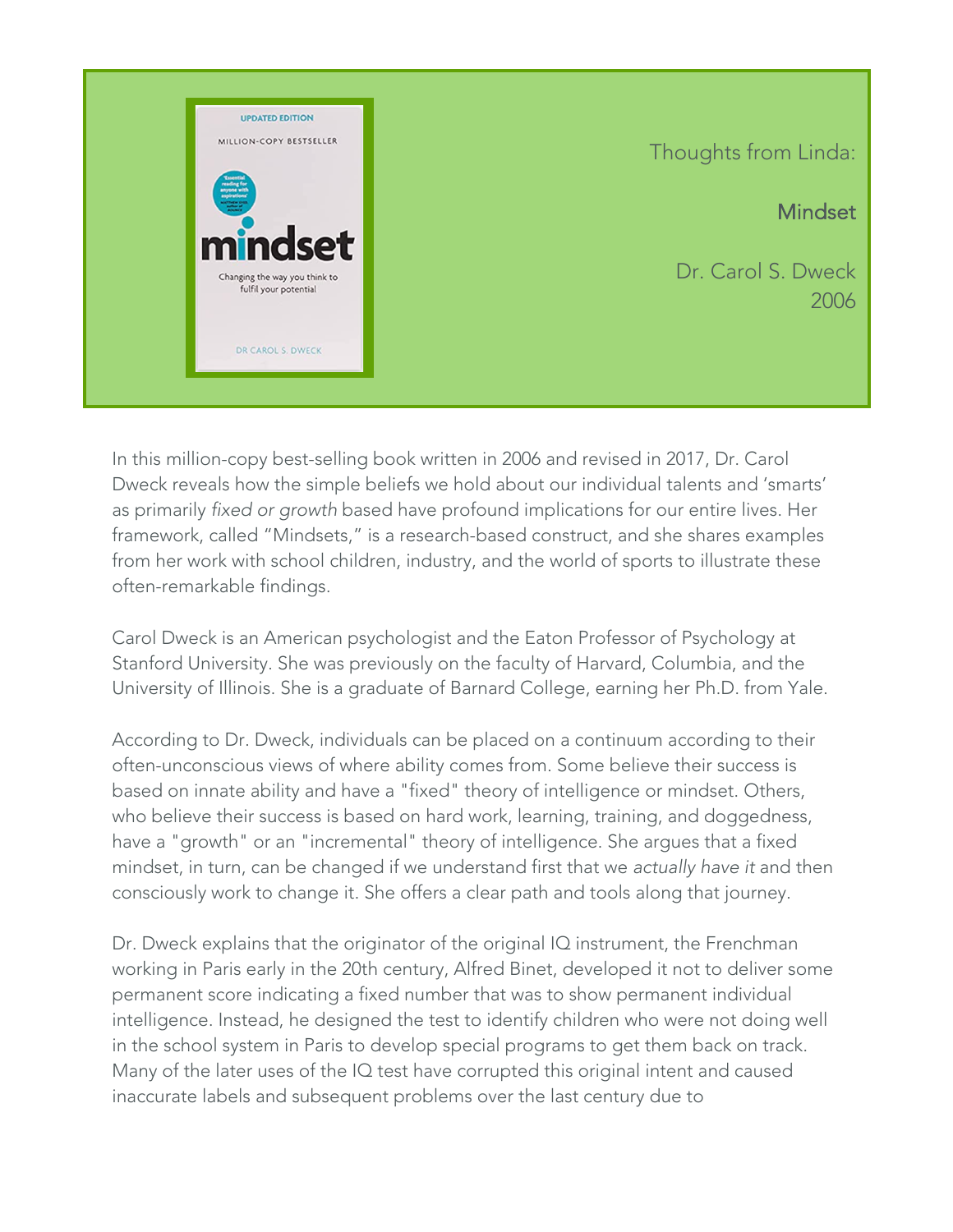misunderstanding the intent and misapplication of this tool. In his book, Modern Ideas About Children, Binet is quoted: "A few modern philosophers…assert that an individual's intelligence is a fixed quantity, a quantity which cannot be increased. We must protest and react against this brutal pessimism… With practice, training, and above all, method, we manage to increase our attention, our memory, our judgment, and literally to become more intelligent than we were before."

The book lays out her theory that builds on this quote by Binet and offers good insights into specific research experiments she conducted with teams and the ensuing results, many of which are often quite surprising. It also offers practical ways to apply the lessons learned, giving excellent specific language examples for parents, coaches, and business leaders.

Her main description of a fixed mindset is one where you believe "your qualities are carved in stone, which creates an approach to life that creates an urgency to prove yourself over and over. If you have only a certain amount of intelligence, a certain personality, and a certain moral character—well, then you'd better prove that you have a healthy dose of them." In contrast, she notes those with a growth mindset look at their starting point as just that…a place to begin development. "This growth mindset is based on the belief that your basic qualities are things you can cultivate through your efforts, your strategies and help from others. Although people may differ in every way in their initial talents and aptitudes, interests, or temperaments—everyone can change and grow through application and experience."

While the message seems simple in some ways, it is full of nuance, as her illustrations show. She takes us through eight chapters: The Mindsets; Inside the Mindsets; The Truth About Ability and Accomplishment; Sports: The Mindset of a Champion; Business: Mindset and Leadership; Relationships: Mindsets in Love (or Not;) Parents, Teachers, and Coaches: Where Do Mindsets Come From; and Changing Mindsets.

I enjoyed the examples in Chapter 4, The Mind of a Champion of Jaime Escalante, the talented and inspirational teacher of *Stand and Deliver*, Mohammed Ali, Michael Jordan, and famed UCLA coach John Wooden. I especially appreciated the examples provided for parents and teachers in Chapter 7 about where mindsets come from. As she notes, "no parent thinks 'I wonder what I can do today to undermine my children, subvert their effort, turn them off learning, and limit their achievement." "Of course, the parent is thinking quite the opposite of: "I would do anything, give anything to make my children successful in life." And yet, many of the well-intentioned messages that they deliver boomerang consistently. As Dr. Dweck notes, these messages can send